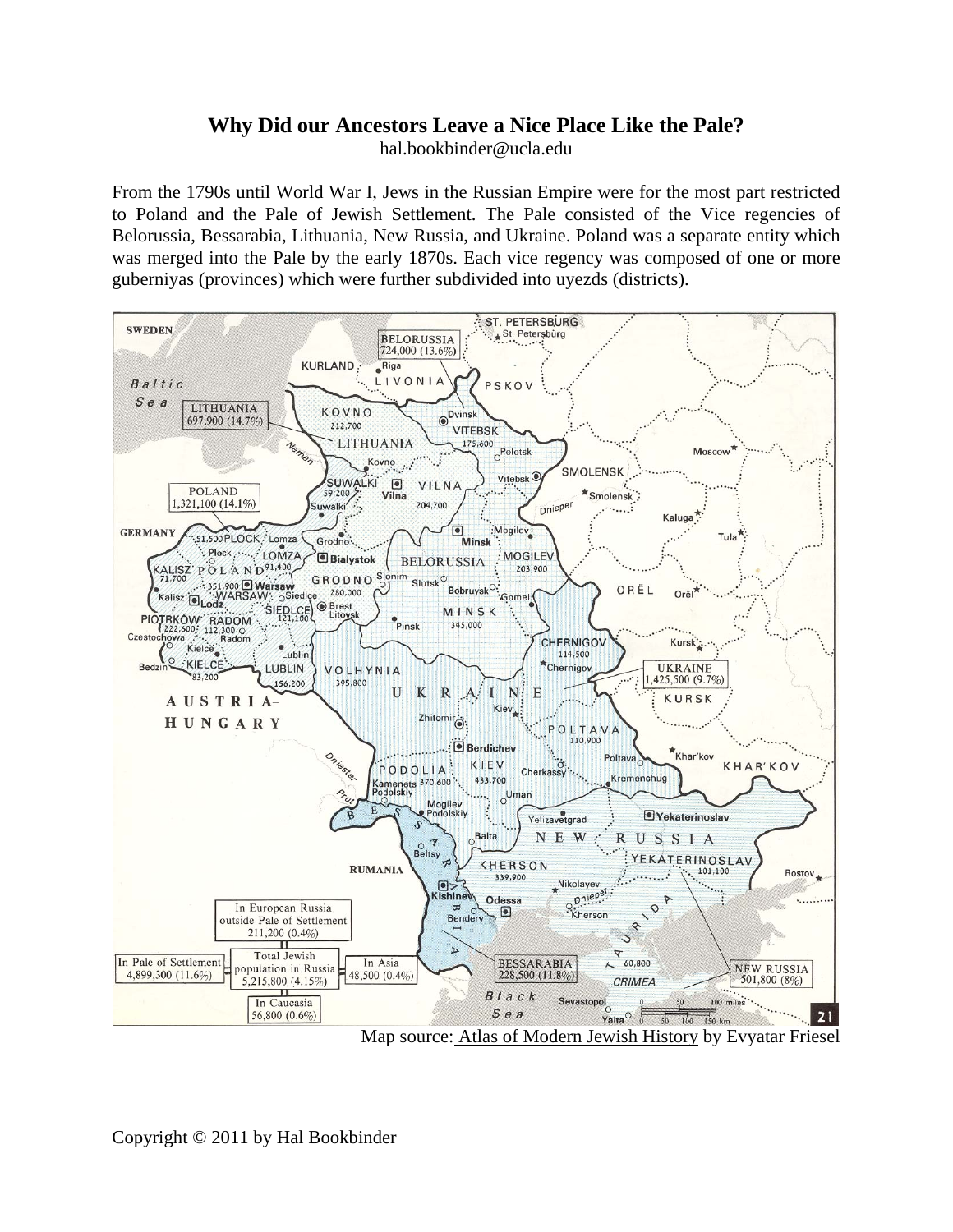## **Timeline of the Pale**

The history of the Pale can be thought of as going through six stages,

- Creation.
- Confinement.
- Repression,
- Enlightenment,
- Pogroms and
- Chaos.

The presentation discusses these stages and their impact on the Jewish population of the Pale.

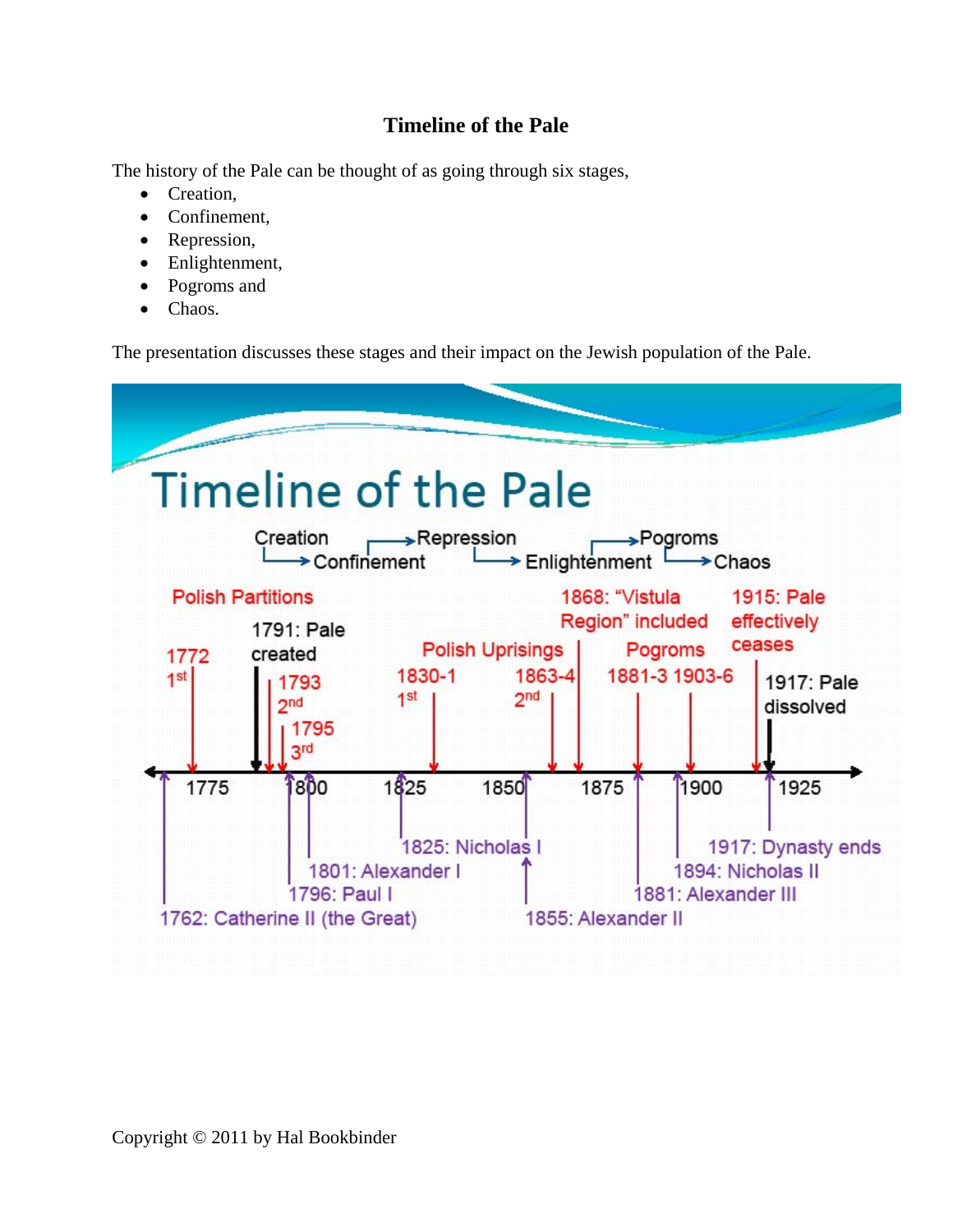The Pale of Jewish Settlement consisted of the Vice regencies of Belorussia, Bessarabia, Lithuania, New Russia, and Ukraine (Poland was a separate legal entity). Each vice regency was composed of one or more guberniyas (provinces). Each guberniya was made up of a number of uyezds (districts). Normally, the name of a uyezd was the same as its chief town. When the town had a different name, it is shown as "Uyezd/Town." The chart below shows these political breakdowns. The population figures are from the 1897 Russian census as shown in the Atlas of Modern Jewish History by Evyatar Friesel. The list of uyezds by guberniya is from the Great Soviet Encyclopedia. The contemporary names (in parenthesis) are from Where Once We Walked by Gary Mokotoff and Sallyann Sack.

| Vice regency<br>#, % Jews,<br>1897 | Guberniya (year formed)<br># Jews, 1897 | Uyezd (contemporary name)<br>* = Guberniya capital                                                                                                                                                       |
|------------------------------------|-----------------------------------------|----------------------------------------------------------------------------------------------------------------------------------------------------------------------------------------------------------|
| Belorussia<br>724,000;<br>13.6%    | Minsk (1793-95, 1796)<br>345,000        | Bobruysk, Borisov, Igumen (Cherven), *Minsk, Mozyr,<br>Novogrudok, Pinsk, Rechitsa, Slutsk                                                                                                               |
|                                    | Mogilev (1773-78, 1802)<br>203,900      | Bykhov, Chausy, Cherikov, Gomel, Gorki, Klimovichi,<br>*Mogilev, Mstislavl, Orsha, Rogachev, Senno                                                                                                       |
|                                    | Vitebsk (1802)<br>175,600               | Drissa (Verkhnedvinsk), Dvinsk (Daugavpils), Gorodok,<br>Lepel, Liutsin (Ludza), Nevel, Polotsk, Rezhitsa (Rezekne),<br>Sebezh (Sebeza), Velizh, *Vitebsk                                                |
| Bessarabia<br>228,500;<br>11.8%    | Bessarabia (1873)                       | Akkerman (Belgorod Dbestrovskiy), Beltsy, Bendery, Izmail,<br>Khotin, Kishinev, Orgeyev, Soroki                                                                                                          |
| Lithuania<br>697,900;              | Grodno (1801)<br>280,000                | Bialystok, Bielsk, Brest Litovsk (Brest), *Grodno, Kobrin,<br>Pruzhany, Slonim, Sokolka, Volkovysk                                                                                                       |
| 14.7%                              | Kovno (1842)<br>212,700                 | *Kovno, Novoaleksandrovsk (Zarasai), Panevezys, Raseiniai,<br>Siauliai, Telsiai, Vilkomir (Ukmerge)                                                                                                      |
|                                    | Vilna (1795-97, 1802)<br>204,700        | Disna, Lida, Oshmyany, Svencionys, Trakai, Vileika (Naujoji<br>Vilnia), *Vilna (Vilnius)                                                                                                                 |
| New Russia<br>501,800;<br>8.0%     | Ekaterinoslav (1802)<br>101,100         | Aleksandrovka, Bakhmut (Artemosvk), *Ekaterinoslav<br>(Dnepropetrovsk), Mariupol (Zhdanov), Novomoskovsk,<br>Pavlograd, Slavianoserbsk/Lugansk (Voroshilovgrad),<br>Verkhnedneprovsk                     |
|                                    | Kherson (1803)<br>339,000               | Aleksandriya, Ananyev, Elizavetgrad (Kirovograd), *Kherson,<br>Odessa, Tirashpol                                                                                                                         |
|                                    | Tavrida (1802)<br>60,800                | Berdyansk, Dnepr/Aleshki (Tsyurupinsk), Feodosiya,<br>Melitopol, Perekop, *Simferopol, Yalta, Yevpatoriya                                                                                                |
| Ukraine<br>1,425,500;<br>9.7%      | Chernigov (1796)<br>114,500             | Borzna, *Chernigov, Glukhov, Gorodnya, Konotop, Kozelets,<br>Krolevets, Mglin, Nezhin, Novgorod Severskiy, Novozybkov,<br>Oster, Sosnitsa, Starodub, Surazh                                              |
|                                    | Kiev (1708-81, 1796)<br>433,700         | Berdichev, Cherkassy, Chigirin, Kanev, *Kiev (Kiyev),<br>Lipovets, Radomyshl, Skvira, Tarashcha, Uman, Vasilkov,<br>Zvenigorodka                                                                         |
|                                    | Podolia (1796)<br>370,600               | Balta, Bratslav, Gaysin, *Kamenets Podolskiy, Letichev, Litin,<br>Mogilev Podolskiy, Novaya Ushitsa, Olgopol, Proskurov<br>(Khmelnitskiy), Vinnitsa, Yampol                                              |
|                                    | Poltava (1802)<br>110,900               | Gadyach, Khorol, Konstantinograd (Krasnograd), Kovelyaki,<br>Kremenchug, Lokhvitsa, Lubny, Mirgorod, Pereyaslav<br>(Pereyaslav Khmelnitskiy), Piryatin, *Poltava, Priluki, Romny,<br>Zenkov, Zolotonosha |
|                                    | Volhynia (1796)<br>395,800              | Dubno, Izyaslav, Kovel, Kremenets, Lutsk, Novograd<br>Volynskiy, Ostrog, Ovruch, Rovno, Starokonstantinov,<br>Vladimir Volynskiy, *Zhitomir                                                              |